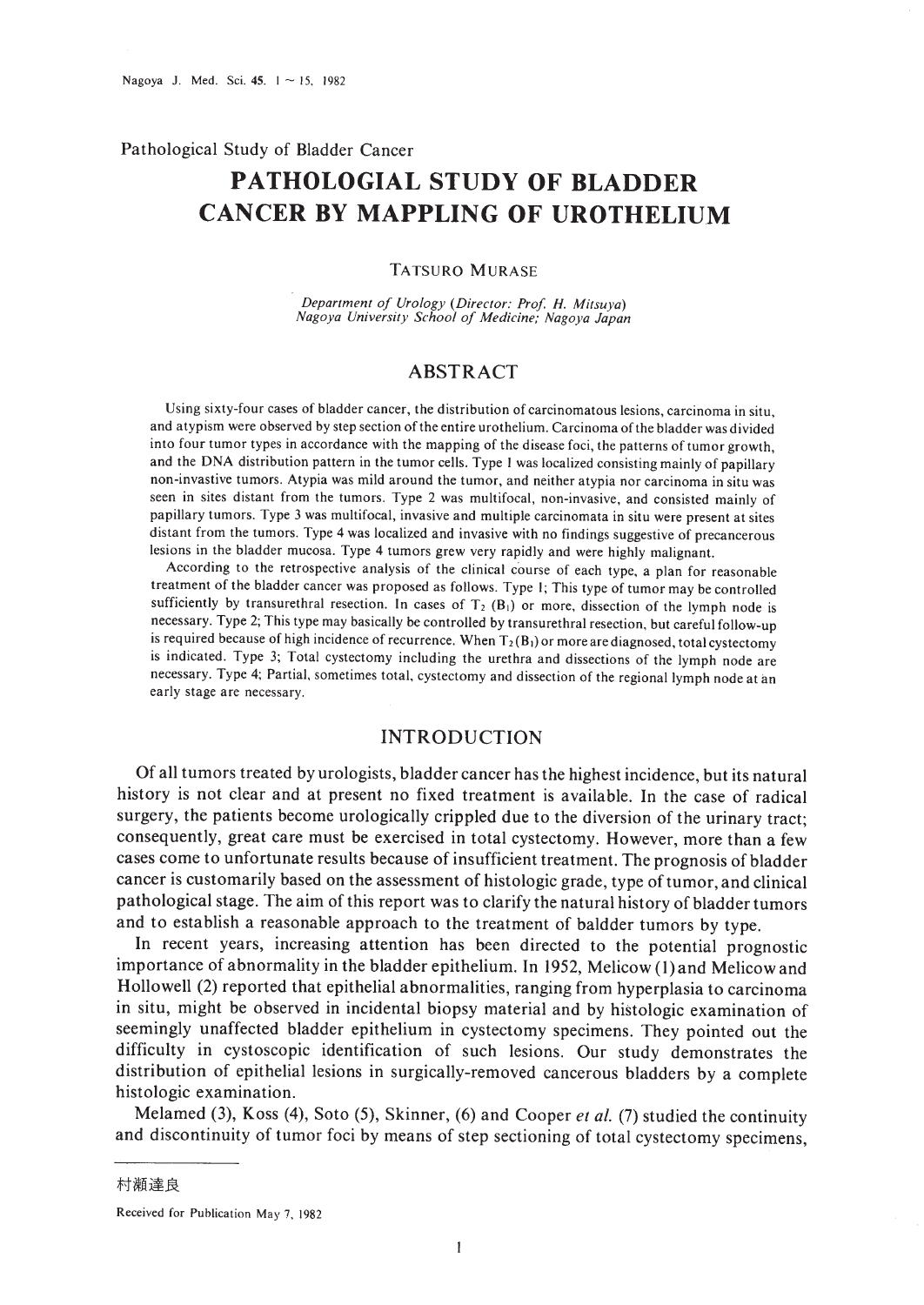and showed that the tumors were multifocal intra-epithelial carcinomas. This mapping method of disease foci showed the lesions, which multiply with time, at each stage of bladder carcinoma and therefore provided suitable material for estimating the natural history of the bladder cancer.

In our work, focal mapping of the bladder cancer was performed on 64 ofthe patients who underwent radical total cystectomy. The tumors were classified into four types according to the disease foci conditions as seen from mapping of the growth pattern of the tumors. Some of the tissues were subjected to Feulgen's staining. Because Feulgen reagent reacts to nuclear deoxyribonucleic acid (DNA), the DNA content in cell nuclei is easily determined. Microspectrophotometric values obtained by this method are found to be consistent with those obtained biochemically. Nuclear DNA as well as chromosomal number are constant in the same animal except for specific tissues (8). A comparative investigation was made of the histograms showing the quantities of DNA in the nuclei of the tumor cells.

# MATERIALS AND METHODS

The patients were selected for cystectomy in the Nagoya University Hospital and National Cancer Center because they had failed to respond to local treatment and also because biopsy evidence indicated the presence of widespread disease of the bladder epithelium or deep invasions of the bladder wall.

Table I summarizes the clinical and pathological data on 64 patients prior to and after cystectomy. There were 53 men and 11 women. At the onset, the youngest patient was 33 years old, the oldest 75. At the time of cystectomy the youngest was 35 years old, the oldest 75. The duration of known carcinoma prior to cystectomy ranged from I to 240 months, averaging 23.9 months.

Freshly removed bladders were cut open the front surface of the bladders extirpated during surgery together with the prostate gland in males and the urethra in females, then spread stretched, and pinned down on a piece of stiff wooden board, and fixed in 10% buffered formal dehyde solution. Following a 48-hour fixation, the entire epithelium of the bladder was cut into appropriately identified tissue blocks measuring about 3.5 x 0.5 em and about I em in thickness. Approximately 100 blocks were required to process the bladder in toto. Mapping was performed on the parts of the bladder with atypical hyperplasia (hereafter referred to as ATP) and carcinoma in situ. The criteria of Koss were used in diagnosis of the ATP. carcinoma in situ, and grade of cancer (4). The stages of the bladder cancer were classified according to Jewett (9) and the UICC (10). A schematic diagram was adopted to show the distribution of cancer lesions, carcinoma in situ, and atypical hyperplasia. Growth patterns, of turmor, carcinoma in situ, and non-papillary invasive carcinoma were investigated. The presence or absence of lymph node metastasis was also checked in each case. Analysis of the foregoing pathological study of carcinoma of the bladder was divided into the following four types.

Type I tumors were unifocal, localized and papillary. They were mainly non-invasive, but when invasive, they showed a rpedominantly broad fron invasion. ATP was present in the area surrounding the tumors, but there was no ATP or carcinoma in situ at sites distant from the tumors. The grade was I or 2 in almost all cases. Type 2 tumors were multifocal and papillary. In the mapping, there were many ATP and microscopic papillary projections not only in the vicinity of the tumors but also at sites distant from them. The grade of malignancy was 1-2 in almost all cases.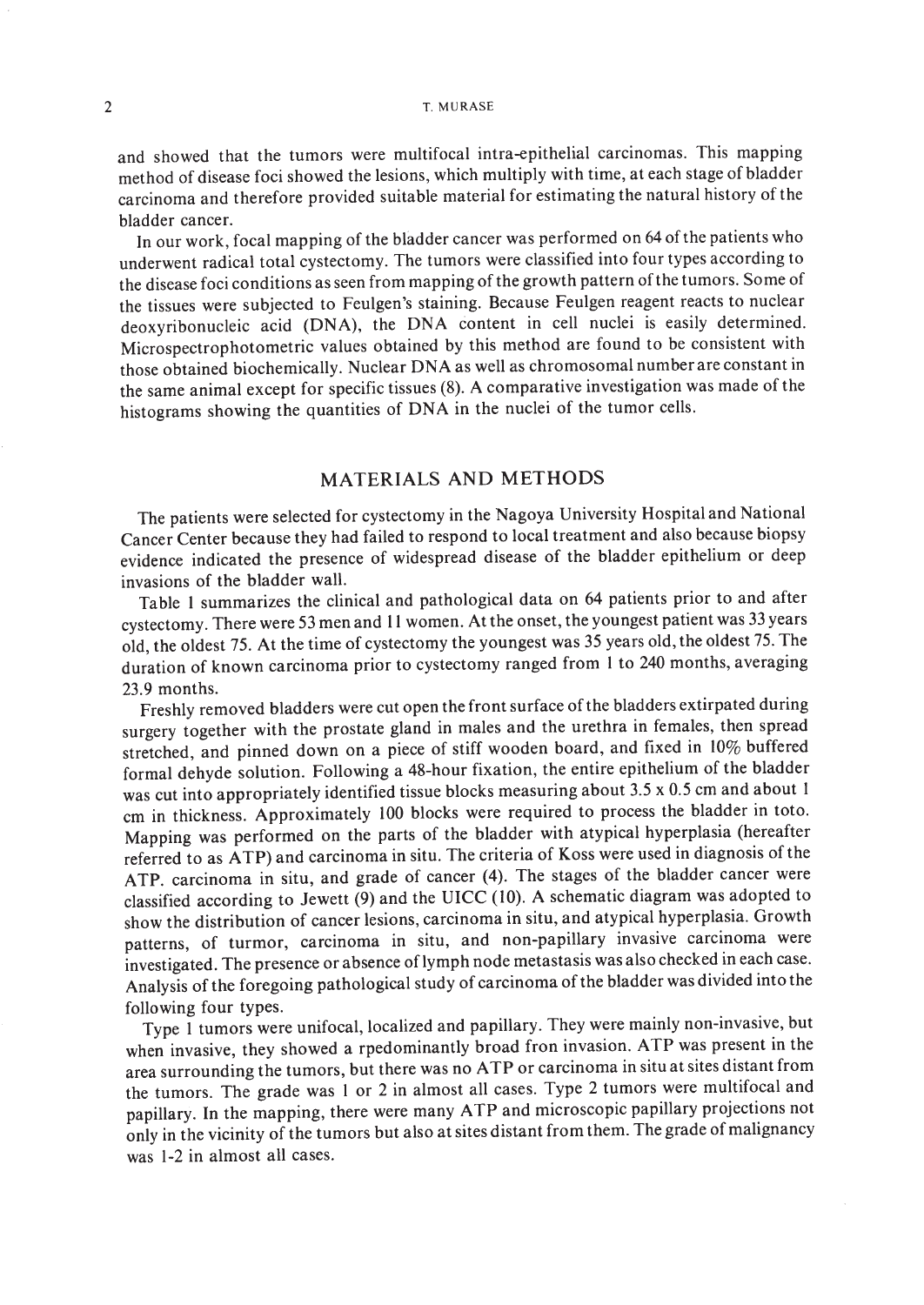$\bar{\tau}$ 

| No.            | Age | Sex | Symtoms              | Cystoscopic<br>findings            | Past treatment                 | Duration of<br>cystectomy<br>from first<br>symptom | Stage             | grade          | lymph<br>node meta |
|----------------|-----|-----|----------------------|------------------------------------|--------------------------------|----------------------------------------------------|-------------------|----------------|--------------------|
| $\mathbf{1}$   | 61  | M   | Hematuria            | papillary                          |                                | 18M                                                | PT <sub>1</sub> A | $1 - 2$        |                    |
| $\overline{2}$ | 53  | M   | Burning<br>Hematuria | papillary sessile<br>non papillary | $TUC \times 4$                 | 51M                                                | $PT_1 B_2$        | 3              |                    |
| 3              | 58  | M   | Hematuria            | papillary sessile                  | segmental resection            | 6M                                                 | $PT_3 B_2$        | 3              |                    |
| 4              | 68  | F   | Burning              | non papillary                      |                                | 7M                                                 | PT <sub>1</sub> A | $\overline{2}$ |                    |
| 5              | 43  | M   | Hematuria            | papillary                          |                                | 18M                                                | PTa <sub>0</sub>  | $\mathbf{I}$   |                    |
| 6              | 63  | М   | Hematuria            | non papillary                      | radiation                      | 7M                                                 | PT <sub>4</sub> D | 3              | $^{+}$             |
| 7              | 62  | М   | Hematuria            | non papillary                      | Tumorectomy<br>by section alta | 60M                                                | PT D              | 3              | $\mathrm{+}$       |
| 8              | 74  | M   | Hematuria            | non papillary                      | TUR                            | 1M                                                 | $PT_3 B_2$        | 3              |                    |
| 9              | 73  | М   | Hematuria            | non papillary                      | segmental resection            | 19 <sub>M</sub>                                    | $PT_3 B_2$        | 3              |                    |
| 10             | 39  | F   | Frequency            | non papillary                      |                                | 16M                                                | $PT_3 B_2$        | 3              | $^{+}$             |
| 11             | 57  | М   | Burning              | papillary                          |                                | 16M                                                | $PT_3 B_2$        | 3              | $^+$               |
| 12             | 46  | M   | Hematuria            | papillary                          | TUC<br>segmental resection     | 60M                                                | PTa <sub>0</sub>  | $\overline{2}$ |                    |
| 13             | 55  | M   | Hematuria            | papillary                          |                                | 13M                                                | PT <sub>1</sub> A | $\overline{2}$ |                    |
| 14             | 64  | M   | Hematuria            | papillary                          | TUC $\times$ 3                 | 20M                                                | PTa <sub>0</sub>  | $\overline{2}$ |                    |
| 15             | 52  | M   | Hematuria            | papillary                          | TUR $\times$ 3                 | 35M                                                | PT <sub>1</sub> A | $\overline{2}$ |                    |
| 16             | 59  | M   | Hematuria            | papillary                          | TUR $\times$ 3                 | 24M                                                | PT <sub>1</sub> A | $1 - 2$        |                    |
| 17             | 65  | М   | Hematuria            | papillary                          |                                | 4M                                                 | $PT_2 B_1$        | $\overline{2}$ |                    |
| 18             | 66  | M   | Hematuria            | non papillary                      | segmental resection            | 13M                                                | PT <sub>1</sub> A | $\overline{c}$ |                    |
| 19             | 66  | M   | Hematuria            | non papillary                      | Tumorectomy<br>by section alta | 25 M                                               | $PT_3 B_2$        | $2 - 3$        |                    |
| 20             | 66  | M   | Hematuria            | papillary                          | Tumorectomy<br>by section alta | 18M                                                | $PT_2 B_1$        | $\mathbf{I}$   |                    |
| 21             | 67  | M   | Hematuria            | papillary                          | Tumorectomy<br>by section alta | 29 M                                               | PT <sub>1</sub> A | 3              | $\mathrm{+}$       |
| 22             | 46  | M   | Micro<br>hematuria   | non papillary                      | segmental resection            | 12M                                                | $PT_3 B_2$        | 3              |                    |
| 23             | 75  | F   | Hematuria            | papillary                          |                                | 2M                                                 | $PT_2B_1$         | $\overline{2}$ | $\bf{0}$           |
| 24             | 72  | M   |                      | Turbia urine non papillary         |                                | 2M                                                 | PT <sub>3</sub> D | 3              | $^{+}$             |

 $\bar{\mathbf{z}}$ 

 $\sim$ 

Table I. Clinical and pathological findings before and after cystectomy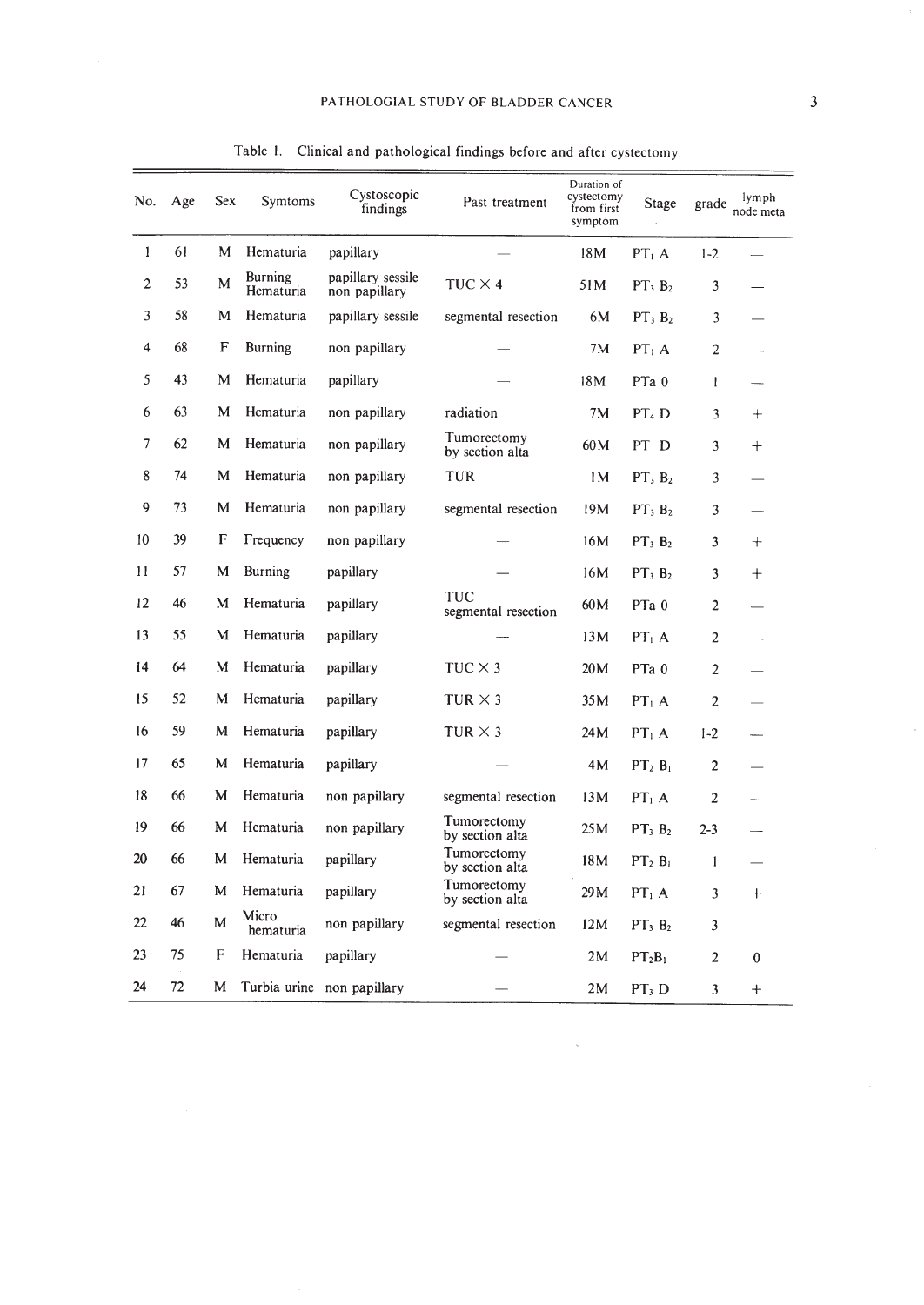| No. | Age | <b>Sex</b>  | Symtoms                     | Cystoscopic<br>findings | Past treatment                        | Duration of<br>cystectomy<br>from first<br>symptom | <b>Stage</b>                     | grade          | lymph<br>node meta |
|-----|-----|-------------|-----------------------------|-------------------------|---------------------------------------|----------------------------------------------------|----------------------------------|----------------|--------------------|
| 25  | 71  | М           | <b>Burning</b>              | non papillary           |                                       | 8 M                                                | $PT_3 B_2$                       | 3              | $\mathbf{0}$       |
| 26  | 63  | M           | Hematuria                   | non papillary           | rediation                             | 36M                                                | PT, D                            | 3              | $^{+}$             |
| 27  | 42  | F           | Hematuria<br><b>Burning</b> | papillary               |                                       | 1 M                                                | PT <sub>1</sub> A                | $2 - 3$        |                    |
| 28  | 33  | м           | Hematuria                   | non papillary           | Tumorectomy<br>by section alta        | 6M                                                 | PT <sub>3</sub> D                | 3              | $^{+}$             |
| 29  | 72  | F           | Hematuria                   | non papillary           |                                       | 1M                                                 | PT <sub>3</sub> D                | 3              | $^{+}$             |
| 30  | 71  | M           | Hematuria                   | non papillary           |                                       | 10M                                                | PT <sub>3</sub> D                | 3              | $^{+}$             |
| 31  | 46  | M           | Micro<br>hematuria          | non papillary           | radiation                             | 26M                                                | PT <sub>4</sub> D                | 3              |                    |
| 32  | 70  | F           | Burning<br>Hematuria        | non papillary           |                                       | 36M                                                | PT <sub>4</sub> D                | 3              | $^{+}$             |
| 33  | 52  | $\mathbf F$ | Hematuria                   | non papillary           |                                       | 120M                                               | PT <sub>4</sub> D                | 3              | $+$                |
| 34  | 75  | M           | Hematuria                   | papillary               | segmental resection<br>TUR $\times$ 4 | 60M                                                | PT <sub>4</sub> D                | 3              | $\ddot{}$          |
| 35  | 62  | M           | Hematuria                   | non papillary           | $TUC \times 1$                        | 16M                                                | PT <sub>3</sub> D                | 3              | $^{+}$             |
| 36  | 68  | M           | Hematuria                   | non papillary           |                                       | 4M                                                 | PT <sub>3</sub> D                | $2 - 3$        | $+$                |
| 37  | 70  | F           | Hematuria                   | non papillary           | $TUC \times 4$<br>segmental resection | 240M                                               | $PT_1 A$                         | $2 -$          |                    |
| 38  | 44  | M           | Hematuria                   | non papillary           | segmental resection                   | 12M                                                | PT <sub>3</sub> D                | 3              | $^{+}$             |
| 39  | 72  | М           | Frequency                   | non papillary           |                                       | 24M                                                | PT <sub>1</sub> A                | $\overline{c}$ |                    |
| 40  | 58  | M           | Frequency                   | non papillary           |                                       | 38M                                                | $PT_3 B_2$                       | 3              |                    |
| 41  | 65  | M           | Hematuria                   | papillary               | $TUR \times I$                        | 12M                                                | PTa 0                            | 2              |                    |
| 42  | 44  | M           | Hematuria                   | papillary               |                                       | 30 <sub>M</sub>                                    | PTa <sub>0</sub>                 | $1 - 2$        |                    |
| 43  | 59  | M           | Hematuria                   | papillary               |                                       | 24 M                                               | PTa <sub>0</sub>                 | $\overline{2}$ |                    |
| 44  | 62  | M           | Hematuria                   | papillary               |                                       | 3M                                                 | $PT_1 A$                         | 2              |                    |
| 45  | 70  | M           | Hematuria                   | non papillary           |                                       | 2M                                                 | $P_i S_0$                        | 3              |                    |
| 46  | 73  | M           | Hematuria                   | papillary               | TUC $\times$ 3                        | 60M                                                | $P_1$ A                          | $\overline{c}$ |                    |
| 47  | 46  | M           | Frequency                   | non papillary           |                                       | 4M                                                 | P <sub>1</sub><br>B <sub>1</sub> | 3              |                    |
| 48  | 57  | M           | Hematuria                   | non papillary           | radiation                             | 26M                                                | $\mathbf C$<br>$P_3$             | 3              |                    |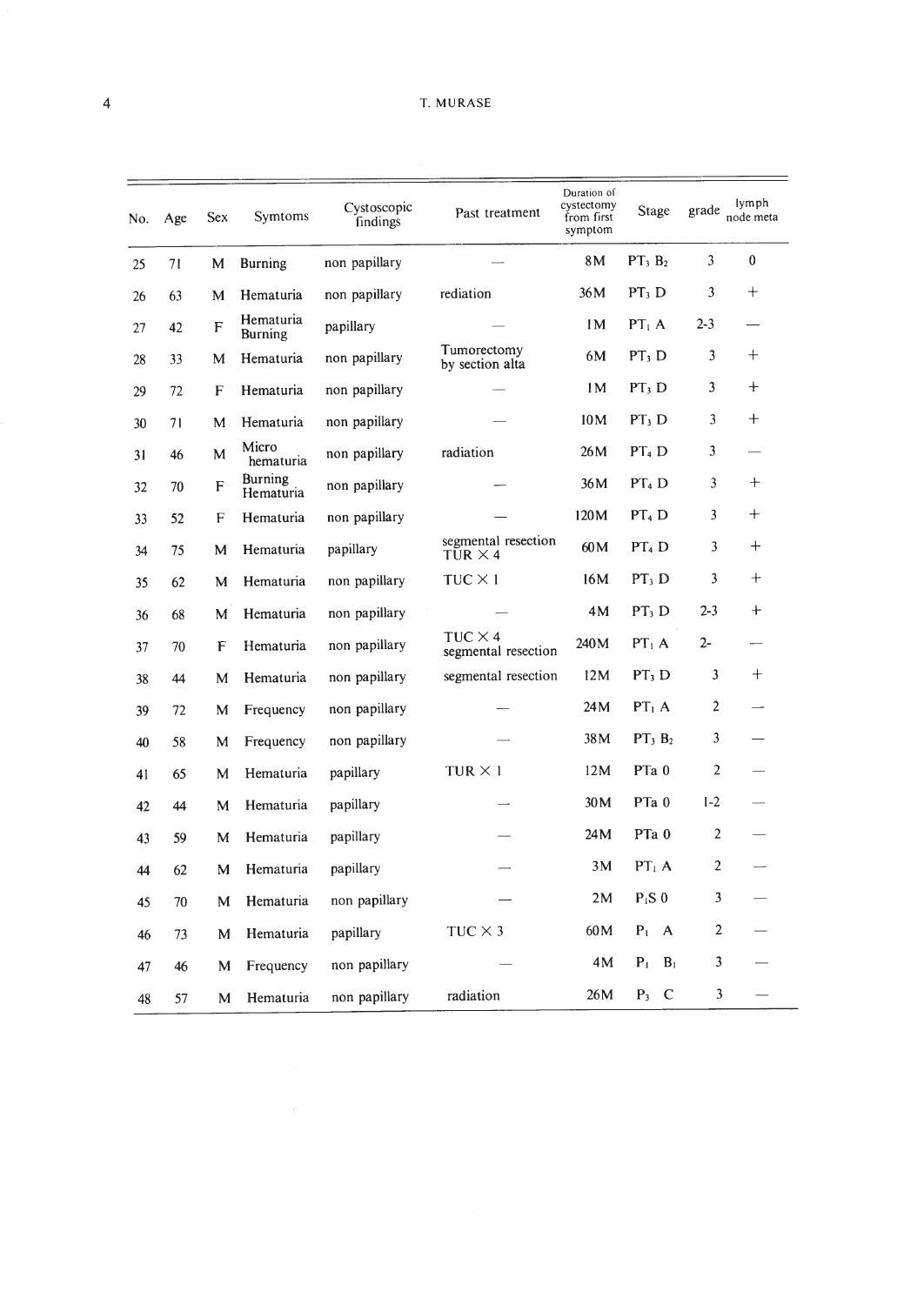| No. | Age | <b>Sex</b> | Symtoms                     | Cystoscopic<br>findings | Past treatment                        | Duration of<br>cystectomy<br>from first<br>symptom | Stage                            | grade          | lymph<br>node meta |
|-----|-----|------------|-----------------------------|-------------------------|---------------------------------------|----------------------------------------------------|----------------------------------|----------------|--------------------|
| 49  | 53  | M          | <b>Burning</b>              | non papillary           | TUR $\times$ 1                        | 26M                                                | $P_3$ C                          | 3              |                    |
| 50  | 58  | M          | Hematuria                   | non papillary           |                                       | 4M                                                 | P <sub>2</sub><br>B <sub>1</sub> | 3              |                    |
| 51  | 35  | M          | Hematuria                   | papillary               | radiation                             | 20M                                                | PTa <sub>0</sub>                 | $\overline{c}$ |                    |
| 52  | 46  | M          | Hematuria                   | papillary               |                                       | 40M                                                | PT <sub>1</sub> A                | $\overline{2}$ |                    |
| 53  | 49  | M          | Frequency<br><b>Burning</b> | papillary               | $TUC \times 1$<br>segmental resection | 8M                                                 | PTa A                            | $\overline{2}$ |                    |
| 54  | 38  | M          | Hematuria                   | papillary               |                                       | 8M                                                 | PTa <sub>0</sub>                 | $\overline{2}$ |                    |
| 55  | 71  | M          | Hematuria                   | papillary               |                                       | 3M                                                 | PT <sub>1</sub> A                | $\overline{c}$ |                    |
| 56  | 69  | M          | Hematuria                   | non papillary           |                                       | 4M                                                 | PT <sub>3</sub> C                | 3              | $^{+}$             |
| 57  | 63  | F          | Hematuria                   | non papillary           | TUR $\times$ 1                        | 6M                                                 | PT <sub>2</sub> B <sub>1</sub>   | 3              |                    |
| 58  | 64  | M          | Burning                     | non papillary           | $TUR \times 1$                        | 4M                                                 | $PT_2 B_1$                       | 3              |                    |
| 59  | 71  | M          | Hematuria                   | papillary               | $TUR \times 1$                        | 96M                                                | PT <sub>1</sub> A                | $\overline{2}$ |                    |
| 60  | 64  | F          | Hematuria                   | non papillary           |                                       | 6M                                                 | PT <sub>3</sub> D                | $2 - 3$        | $^{+}$             |
| 61  | 63  | M          | Hematuria                   | papillary               |                                       | 10 <sub>M</sub>                                    | $PT_1 A$                         | $\overline{2}$ |                    |
| 62  | 57  | M          | Hematuria                   | papillary               |                                       | 4M                                                 | $P_1$ A                          | $\overline{2}$ |                    |
| 63  | 67  | M          | Hematuria                   | papillary               | $TUR \times 1$                        | 6M                                                 | PT <sub>1</sub> A                | $\overline{2}$ |                    |
| 64  | 58  | M          | Hematuria                   | non papillary           |                                       | 3M                                                 | PT <sub>1</sub> A                | 3              |                    |

TUC: transurethral cagulation

TUR: transurethral resection

Type 3 tumors were non-papillary, invasive, or a mixture of papillary, non-invasive, and invasive tumors, mostly graded 2 or 3. They were multifocal, with ATP and carcinoma in situ found not only around the tumors but also in sited distant from them. Type 4 consisted of localized, non-papillary invasive tumors deeply invading the muscle layer at an early stage. The invasion was tentacular. No carcinoma in situ or ATP was seen at sited distant from the tumor.

Some tissues were subjected to Feuglen's staining and the amount of DNA in 100 cancer cells was measured. As a control, lymphocytes in the same tissue were measured. In order to describe these DNA distribution patterns the following terms have been employed. The modal value has been called "2C" if it coresponds to a normal diploid population and "4C" if it corresponds to a normal tetraploid population. The DNA value most frequently foud in the lymphocytes was 2C. Olympus florescent measuring system was used as the measuring equipment. A MH SP-lF green filter was used with a wave length of 610 nm.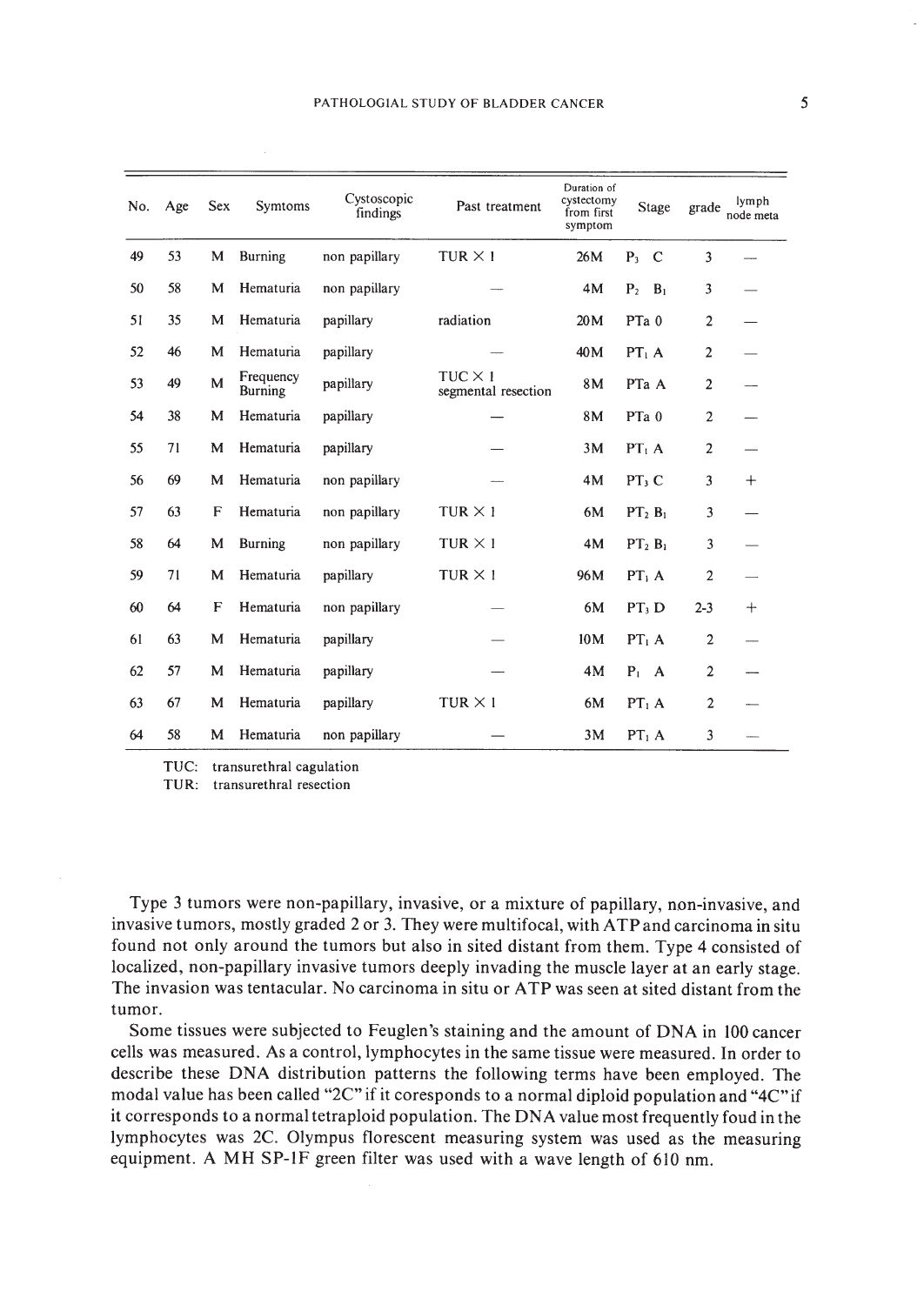## RESULTS

Table 2 shows four types of bladder cancer. Only 5 cystectomies were performed for type I tumors, which were mainly of the giant papaillary type. Cases up to  $B_1(PT_2)$  were all that were observed and there was no case of lymph node metastasis nor any case of grade 3 malinancy.

Type 2 was observed in 24 cases. They were also cases of early stage up to stage 0-stage  $B_1$ (PTa-PT2). Most cases were graded I or 2, and no metastasis to the lymph node was observed. Type 3 was present in 27 cases including those from stage  $0$  (P<sub>TIS</sub>) to stage D (PT<sub>4</sub>). In advanced stage cases, there was lymph node metastasis. Five cases of recurrence in the urethra after total cystectomy were found. There were cases with a mixture of grades 2 and 3 or those with only grade 3 and some with only grade 2. Tyep 4, though relatively rare, was observed in seven cases. The stage ranged from stage  $0(P_{TIS})$  to stage  $D(PT_4)$ , and lymph node metastasis was seen in advanced stage cases. Figures I, 2, 3, 4, show the mapping from types 1to 4 with each starting from the early stage and may serve as a tool to surmised the natural history of each type of bladder cancer. The DNA distribution pattern was also obtained.

Figure 1 shows the type 1 cases according to stage. Figure 1-1 illustrates a stage 0 (PTa) tumor with no ATP at other sites. Figure 1-2 shows a case of a giant papillary tumor in which the patient was initially diagnosed as having bladder cancer but refused to undergo cystectomy. After 8 years, hematuria became severe and total cystectomy was performed. The stage was  $A (PT_1)$ . Figure 1-3 shows preservation of the papillary morphology and invasion of the tumor up to the middle of the muscle layer. The invasion was of the broad fron invasion type. In figures 1-2 and 1-3, the ATP and carcinoma in situ in the other epithelium were observed only in the vicinity of the neoplasm. Figure 1-1 represents grade 1 and the DNA distribution mode is 2C. Figure 1-2 and 1-3 show modes in 3c. It is possible for type I tumors to remain at an early stage over long periods oftime. Figure 2shows type 2 cases according to stage. Figure 2-1 is a small papillary tumor with multiple ATP. The stage is stage  $0$  (PTa) and the grade is 2. Figure 2-1 shows a tumor which may change into one such as presented in Figure 2-2 after a certain degree of growth. The tumor in Figure 2-2 is also graded 2. Figure 2-3 depicts a giant papillary tumor mixed with a small papillary tumor and ATP being observed extensively. The stage was  $A (PT<sub>1</sub>)$  and the grade 2. Figure 2-4 shows tumors one year and six months after onset. These were multifocal tumors including a 5 x 5 cm giant papillary tumor

|      |                  | PTa $(PI_{1S})$ | $PT_1$ | PT <sub>2</sub> | PT <sub>3</sub> | PT <sub>4</sub> |
|------|------------------|-----------------|--------|-----------------|-----------------|-----------------|
| Type |                  | 0               | 3      | $\mathbf 2$     | 0               | 0               |
| Type | $\boldsymbol{2}$ | 88              | 15     |                 | 0               | 0               |
| Type | $\boldsymbol{3}$ | 0<br>(1)        | 12     | 9               | 5(3)            |                 |
| Type | 4                | 0               |        | 2(1)            | 3(3)            |                 |

Table 2. Post surgical stage and 4 types of bladder cancer

) : cases of lymph node metastases.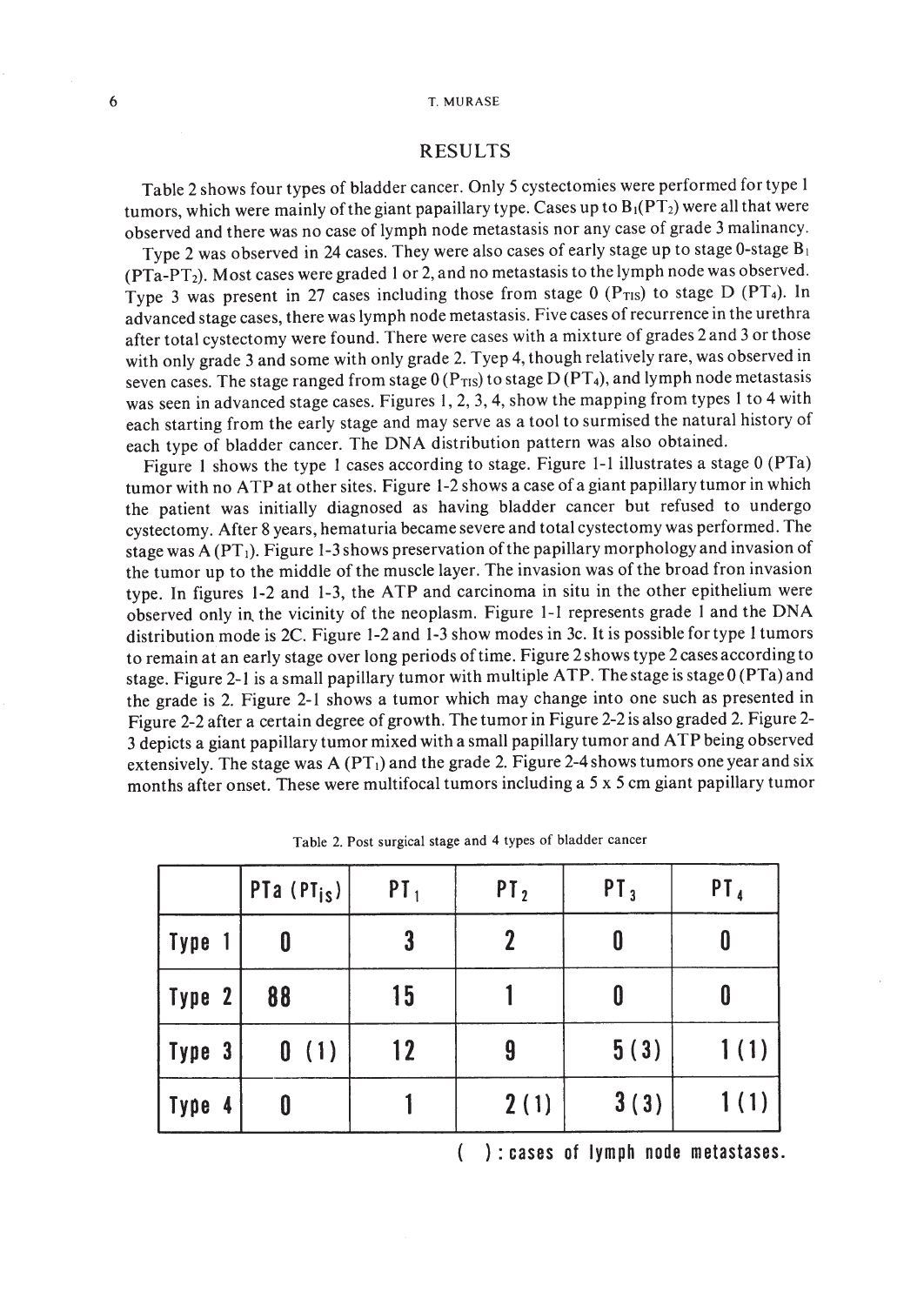

Fig. I Mapping of bladder cancer and DNA values in Type I



ca in situ and atypical hyperplasia \_ cancer

Figure I-I A stage 0 (PTa), grade I papillary tumor. No ATP in other sites was found by mapping. The DNA histogram of the tumor showed a mode in the vicinity of 2C.

Figure 1-2 A stage A (PT,), grade 2 tumor with an 8-year course from the initial symptoms until total cystectomy. A giant papillary tumor, it has remained at stage A (PT,). There is no ATP or microscopic papillary elevations anywhere else on the bladder. No carcinoma in situ is noted. The DNA histogram showed a mode near  $3C$ .  $n =$  number of cell nuclei measured.

In evaluation of continuous changes estimated from figure I-I to figure 1-3, no cases in Figure I evidenced lymph node metastasis.

with slight invasion of the muscle layer; the stage was  $B_1(PT_2)$  and the grade 2. Type 2 tumors were considered to be a multifocal variation of type I. This kind of tumor can also become giant, but even when the entire bladder was occupied by many tumors, there was only slight invasion of the muscular layer. Such tumors appear to remain at an early stage for a long period of time.

The DNA distribution was investigated for the tumors in figures 2-3 and 2-4, but the mode was found to be approximately 3C, which was almost the same as that of type I. There were also many cells with 4C or more. Type 3 tumors were invasive, multifocal, and sometimes there was a mixture of invasive and non-invasive tumors. In the mapping, many carcinomas in situ were seen. Figure 3 shows type 3 cases ranging from stage 0 (PTis) to stage D (PT4). It was possible to estimate continuous changes from carcinoma in situ to stage D (PT<sub>4</sub>). Figure 3-1 shows the case of a patient who came to the hospital with the symptoms of cystitis. Cystoscopy revealed no tumor. The cytology was continuously positive and total cystectomy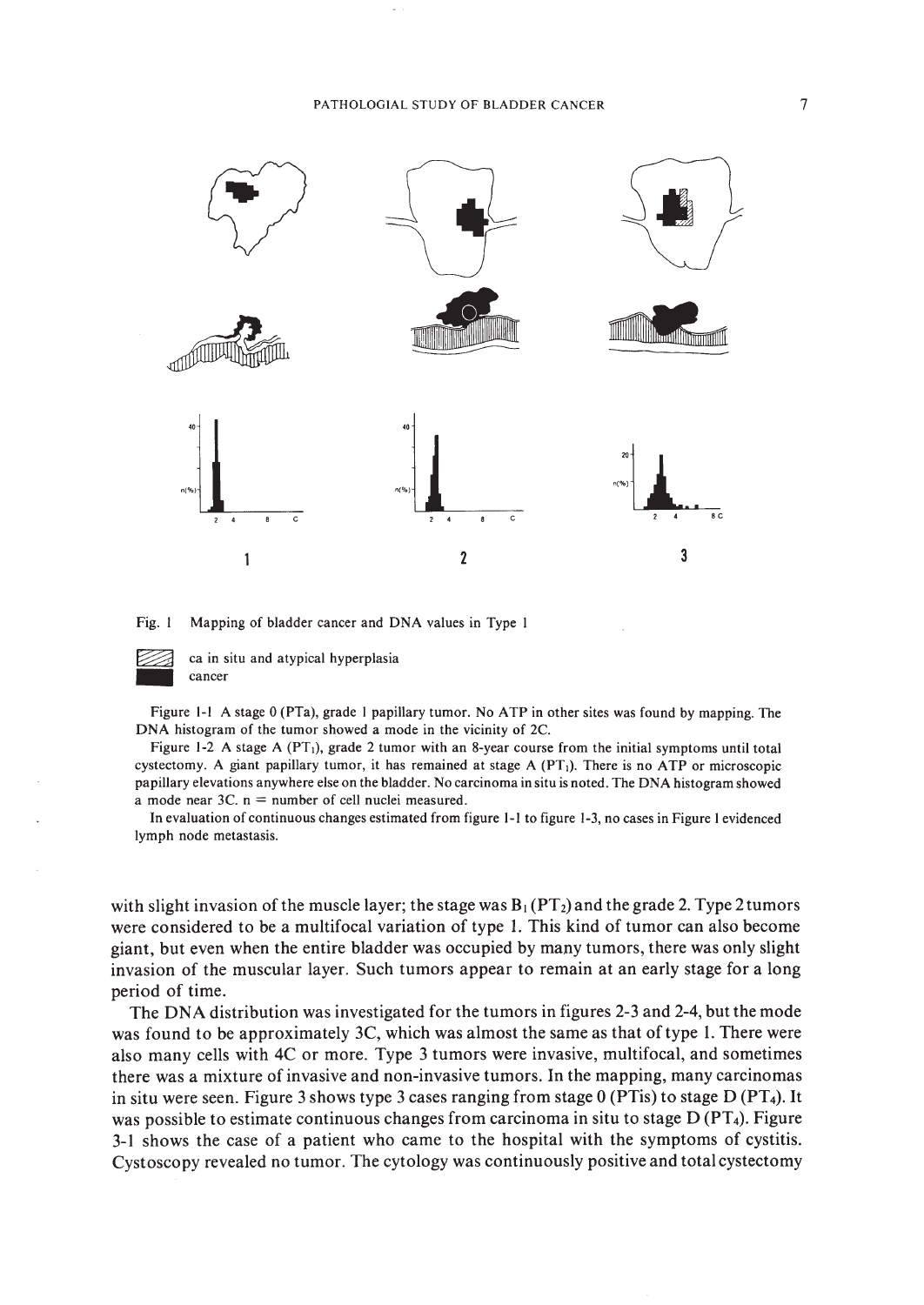



Figure 2-1 A case with many stage 0 (PTa), grade 1-2 multifocal small papillary tumors with considerable ATP and many microscopic papillary elevations. The DNA histogram showed a mode near 3C.

Figure 2-2 A tumor type of stage A (PT<sub>1</sub>) and grade 2 considered to be an advanced form of the tumor type in figure 2-1. Note the many papillary tumors.

Figure 2-3 A giant papillary tumor of stage A (PT,) and grade 2 present together with a small papillary tumor. ATP and microscopic papillary elevations were also found at sites distant from the tumor.

Figure 2-4 Bladder carcinoma consisting of a single stage  $B_1(PT_2)$ , grade 2 giant papillary tumor and many papillary tumors. The giant papillary tumor has begun to invade the muscle layer. The mode of DNA distribution is near 3C.

Continuous changes are inferred from figure 2-1  $\rightarrow$  figure 2-2  $\rightarrow$  figure 2-3  $\rightarrow$  figure 2-4. No cases in Figure 2 indicated lymph node metastasis.

was performed. Multiple carcinoma in situ was observed. Figure 3-2 indicates a small nonpapillary tumor with submucosal invasion. The stage was  $A (PT<sub>1</sub>)$  with grade 3 malignancy. Figure 3-3 shows multiple carcinoma in situ in a non-papillary tumor with invasion of the cancer into the lymphatic vessels of the muscle layer. The stage was  $B_1(PT_2)$  with grade 2 and grade 3.

Figure 3-4 illustrates a non-papillary tumor of stage C  $(PT_3)$  and grade 3 with a wide ranging carcinoma in situ. After total cystectomy, recurrence of the cancer was noted in the urethra. Type 3 was found to be multiple from the focal mapping with the possibility of carcinoma in situ existing in the urethra. This type is considered liable to have recurrence in the urethra. Figure 3-5 represents an advanced case ofthe tumor shown in Figure 3-4. Cancer was also found in the fatty tissue surrounding the bladder. Metastasis in the lymph nodes was also noted. The stage was D (PT4).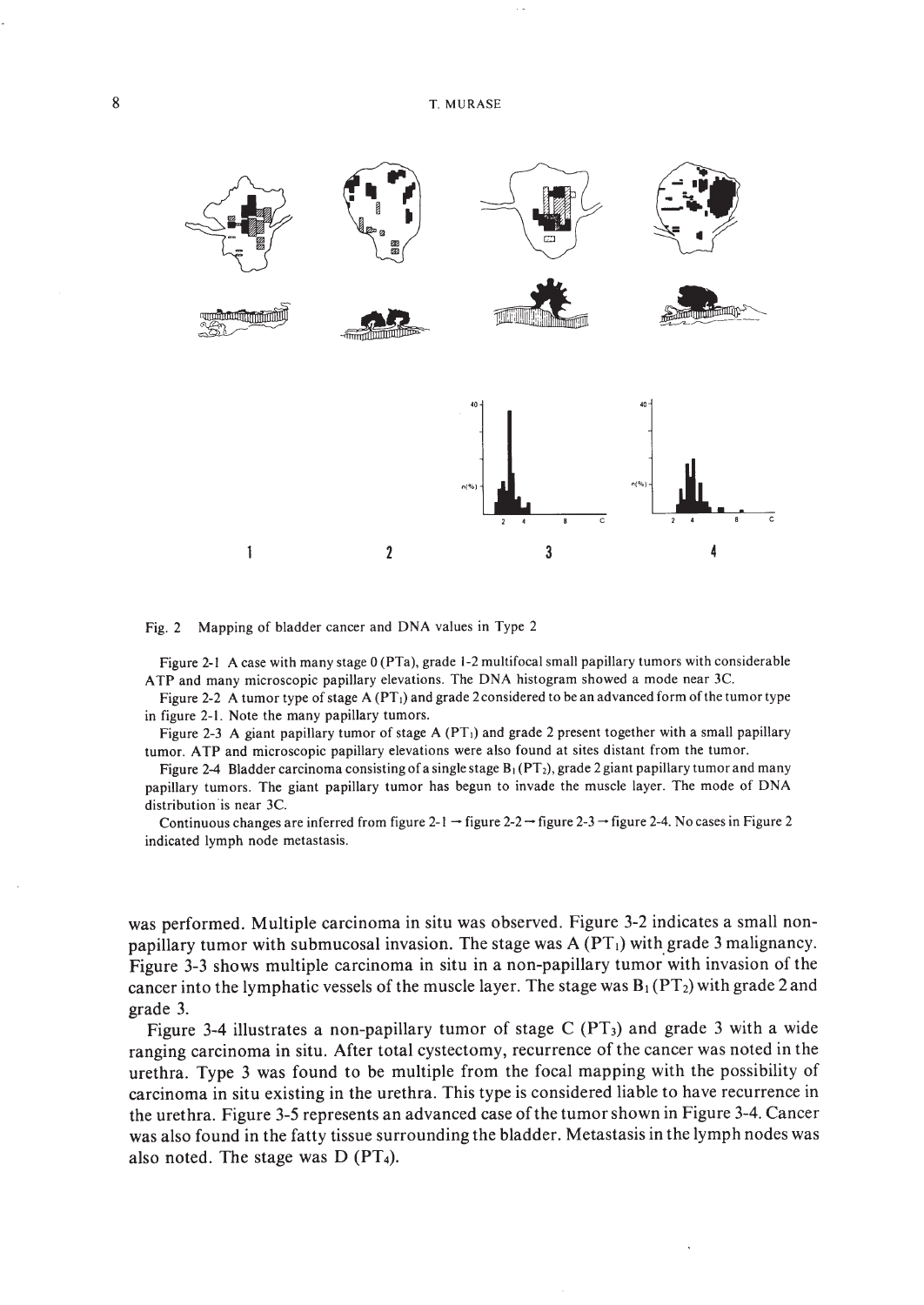

Fig. 3 Mapping of bladder cancer and DNA values in Type 3

Figure 3-1 A case of total cystectomy with many carcinoma in situ.

Figure 3-2 Multifocal stage A (PT,), grade 2-3 non-papillary tumors with partial submucosal invasion in some foci. Carcinoma in situ and ATP are also present at sites distant from the tumor. DNA was in a mode near Sc. The mode was dispersed.

Figure 3-3 A mixed stage  $B_1$  (PT<sub>2</sub>), grade 2-3 non-papillary and papillary tumors. There are many carcinoma in situ. Cancer cells were found in the lymphatic vessels of the muscle layer at the site of the nonpapillary tumor. The DNA showed mode dispersion with a mode near 5C.

Figure 3-4 A stage  $B_2(PT_3)$ , grade 3 non-papillary tumor showing invasion of the muscle layer. There are many carcinoma in situ. Recurrence in the urethra was observed one year after total cystectomy.

Figure 3-5 A stage C (PT<sub>3</sub>), grade 3 non-papillary tumor together with many carcinoma in situ. There are metastases to the lymph nodes of the internal iliac artery.

The DNA histogram of many cells showed 4C or more and a mode of about 5C with the distribution pattern of tumor cells becoming larger (Figures 3-1 and 3-3). Type 4 was the most malignant and rapidly progressing; the grade was 3 in all cases. Figure 4 represents cases from stage A (PT<sub>1</sub>) to D (PT<sub>4</sub>). This type had a localized focus with no carcinoma in situ in the area far from the tumor. Figure 4-1 shows a non-papillary carcinoma with a small focus. The stage was A (PT<sub>1</sub>) and the grade high. Figure 4-2 illustrates a stage  $B_1$  (PT<sub>2</sub>) tumor with single metastasis to the lung. The lung was partially resected. Figure 4-3 shows tentacular invasion to the fatty tissue around the bladder and lymph node metastasis. The stage was  $C (PT<sub>3</sub>)$ . Figure 4-4 shows a case which reached stage  $D (PT<sub>4</sub>)$  in two years from the initial symptoms. During surgery, tumor cells were found in the ascites. The stage was  $D (PT<sub>4</sub>)$  and the grade 3. There were no stage  $B_2$  (PT<sub>3</sub>) patients who survived for more than five years. The DNA histograms in Figures 4-1, 4-3 and 4-4 showed many cells with DNA of 8C or more. The dispersion of mode was remarkable.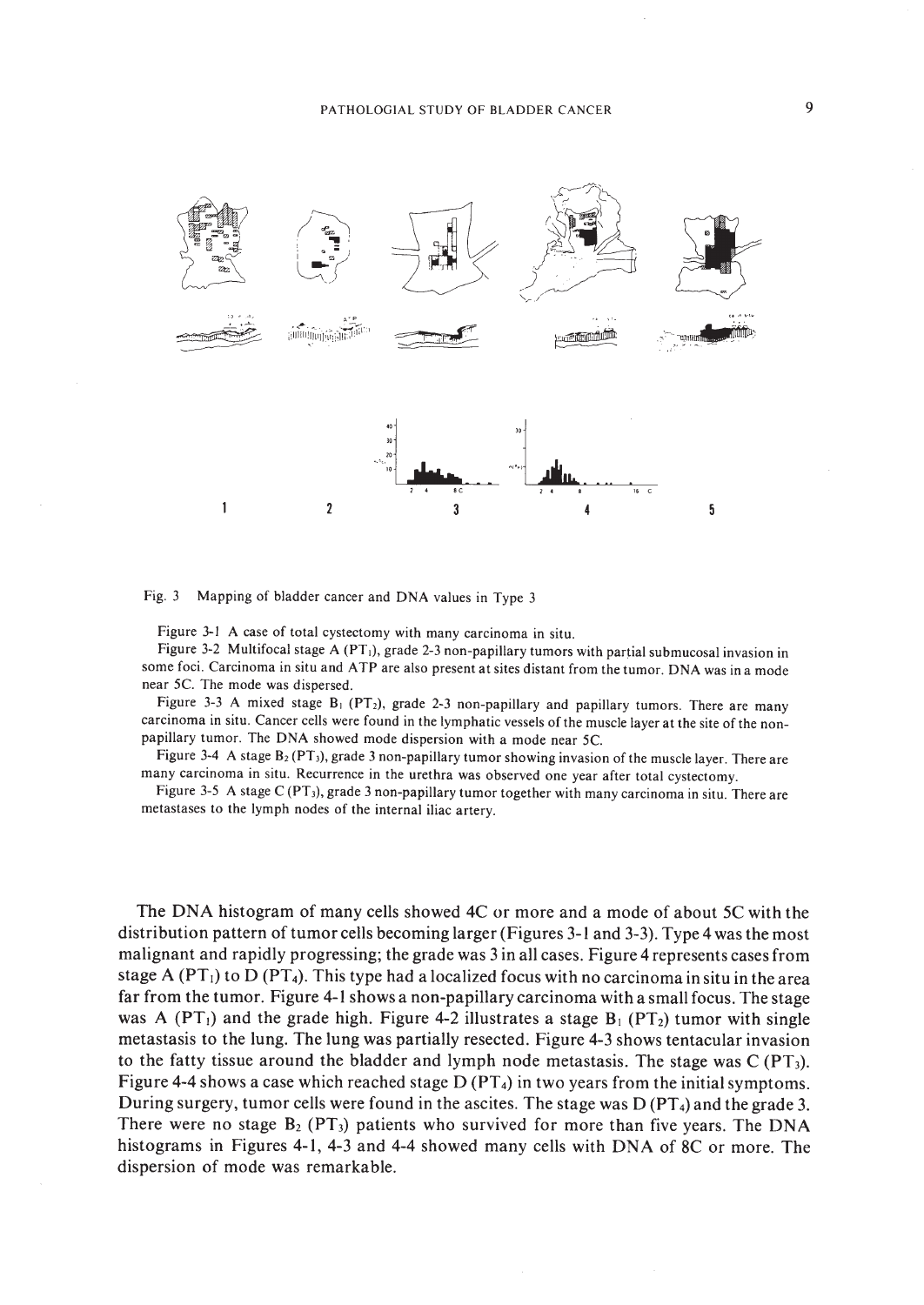

Fig. 4 Mapping of bladder cancer and DNA values in Tyep 4

Figure 4-1 A stage A (PT<sub>1</sub>), grade 3 non-papillary tumor with no submucosal invasion or carcinoma in situ. The DNA distribution reveals a dispersed mode with many cells of 8C or more.

Figure 4-2 A stage  $B_1$  (PT<sub>2</sub>), grade 3 non-papillary tumor with invasion of the muscle layer. Lung metastasis was found and the lung was resected.

Figure 4-3 A stage C (PT<sub>3</sub>), grade 3 non-papillary tumor showing tentacular invasion. There is no carcinoma in situ. Lymph node metastasis is evident. There is remarkable dispersion ofthe DNA distribution and many cells of 8C or over.

Figure 4-4 A small non-papillary tumor of stage D (PT<sub>4</sub>), grade 3 with islet-type invasion. There is no concomitant carcinoma in situ, but many lymph node metastases are observed.

# CHOICE OF TREATMENT

Selection of the method for the treatment of bladder cancer can be made for each type to some extent in accordance with the lesion or the expansion of the epithelium of the bladder and growth patterns and the depth of invasion in the above-mentioned four types of bladder cancer.

Type I can be controlled by transurethral resection (TUR). In the case of giant papillary tumors, resection or partial resection of the tumor rather than TUR may be indicated. There are many cases where ATP is present in the vicinity of the tumor and some foci cannot be detected by cystoscopy, to which attention should be paid. Even if giant tumors reach the muscle layer, they are localized and, therefore, partial resection is sufficient depending on the site. Type 2 tumors are multifocal and often recur, so that transurethral resection is usually done over again. Hoewever, too frequently a transurethral resection involves th risk of foci extending deeper into the tissue. Moreover, when recurrence is frequent after observations on the clinical course for sometime and if invasion of the muscle layer is confirmed by transurethral resection, total cystectomy is indicated. Dissection ofthe regional lymphatics is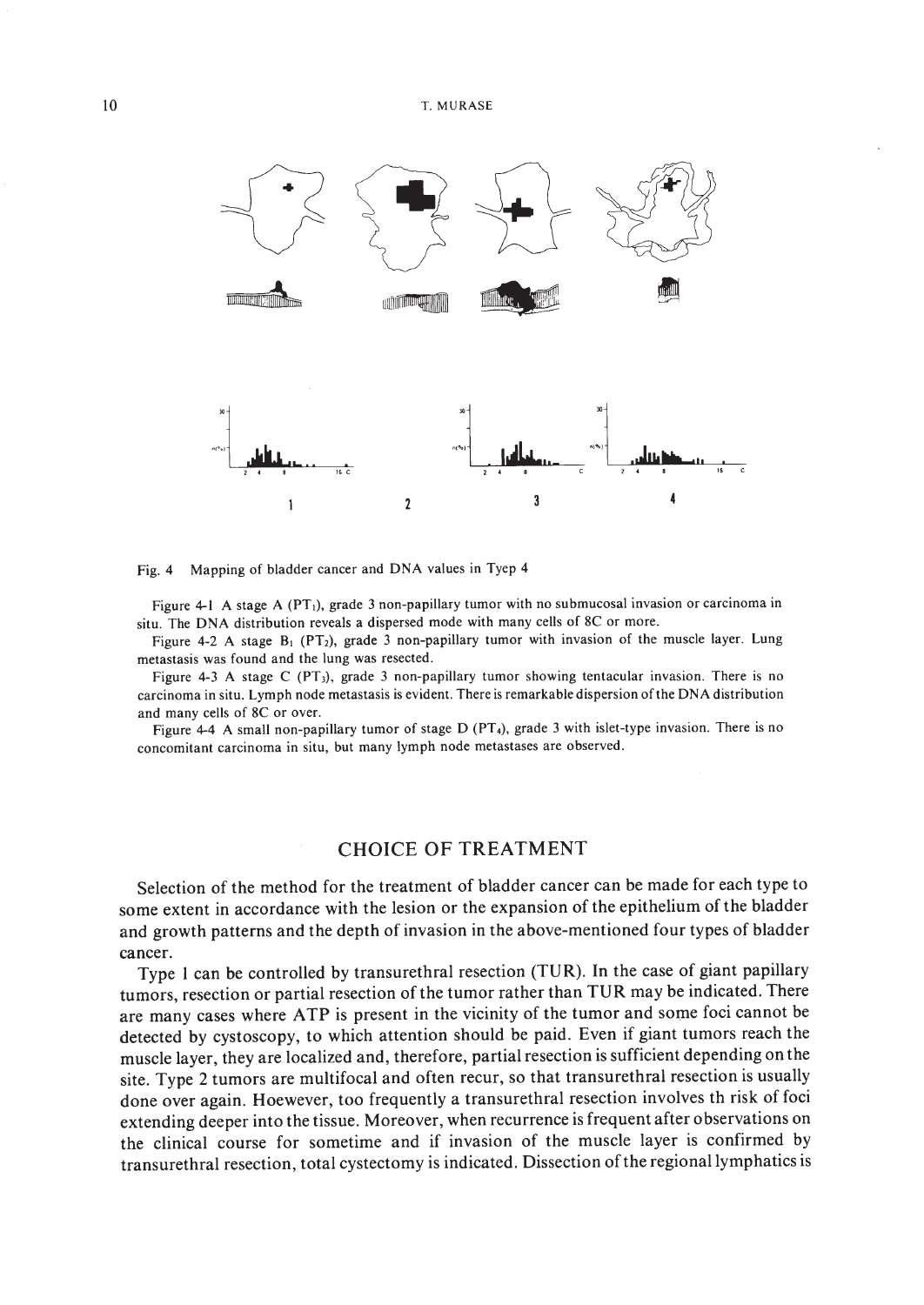not always necessary, but resection of the urethra is needed since the tumors are multifocal and there is a possibility of recurrences in the urethra. Type 3 tumors are multiple and invasive, so that controlling the tumor by transurethral resection is impossible. Total cystectomy and dissection ofthe regional lymphatics are indicated. Resection ofthe urethra is also necessary since the tumors are multifocal and there is a possibility of carcinoma in situ in the urethra. Since a type 4 tumor progresses rapidly, total cystectomy, in case partial cystectomy should be performed without delay. dissection of the regional lymphatics is also necessary.

## DISCUSSION

It has been repeatedly stressed that the prognosis of bladder cancer is greatly influenced by the depth the cancer has reached and the accompanying lymph node metastasis, but the natural history of the bladder cancer advancing from a surface tumor or carcinoma in situ to an invasive tumor, is not always clear. In clarifying the natural history of bladder cancer, studies on the carcinoma in situ, the original form of bladder cancer, are useful and significant.

Melicow (2) was the first to recognize the histological similarities between carcinoma of the bladder and Bowen's disease and to introduce the concept of carcinoma in situ in carcinoma of the bladder as subclinical preinvasive carcinoma and intraurethelial cancer. He investigated the seemingly normal epithelium of the bladder separated from the main tumor in specimens of total cystectomies and frequently found carcinoma in situ. After that, Eisenberg (16) and Simmon *et al.* (17) reported similar findings. Shade *et al.* (18) found precancerous lesions or severe atypia in 80% of biopsy specimens of bladder mucosa which was unrelated to the tumor. Carcinoma in situ delt with in the reports hitherto published was one accompanying carcinoma of the bladder, clearly observable macroscopically, and not discussed in connection with the course of growth of carcinoma of the bladder.

However, Melamed (19) reported cases which were negative for cystoscopy but positive for urinary cytology, subsequently mentioning that cancer became invasive in eight out of 25 cases of carcinoma in situ. Farrow *et al.* (20) also made follow-up investigations of carcinoma in situ in 69 cases, reporting that the carcinoma became invasive within five years in 37 cases and within three years in most cases. Koss (21) and Yate *et al.* (22) noted the possibility of carcinoma' in situ developing into non-papillary or papillary carcinoma and showed the natural history of baldder cancer. Althausen *et al.* (23) reported that 42% of accompanying carcinoma in situ developed into invasive carcinoma within 5 years. The reports above have clarified the history from carcinoma in situ to invasive cancer, but the natural history of papillary tumors is not clear. Papillary type cancer does not always follow the growth patterns as described by WHO (24) or Pugh's diagram (25).

While the above-mentioned reports were taken into consideration, the mapping and growth patterns of many foci were investigated simultaneously and the natural hisory of carcinoma of the bladder was divided into four types for study. It became clear that the way the carcinoma spread was not always the same, and that the rate of spread varied with expansion in the epithelium of the bladder and the growth pattern.

The difference between types I and 2 according to the authors' classification arises from the presence of unifocallocalized tumors and multifocal tumors. Investigations of the mapping of overall specimens of the multifocal type (type 2) reveal that ATP and low grade carcinoma in situ cannot always be confirmed by cystoscopy. This suggests that the ATP and low grade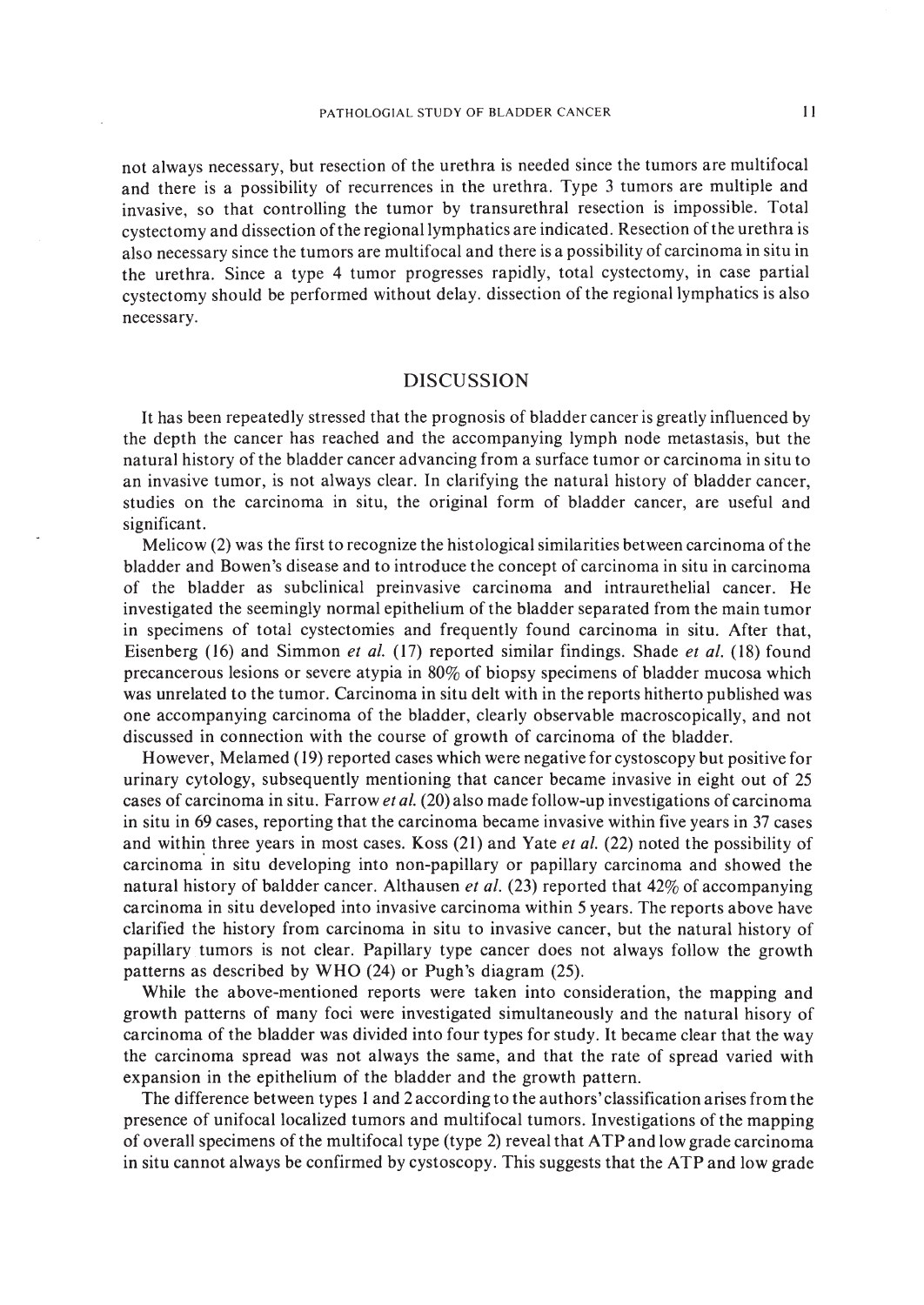carcinoma in situ become the focus of "recurrence" even in a tumor-free state. On the other hand, there are cases which have no recurrence whatsover after one transurethral resection and the recurrence rate after transurethral resection is reported as  $40-70\%$  (26) (27) (28). The problem of recurrence appears to depend on whether the bladder cancer is ofthe localized or multifocal type.

Types 1 and 2 are papillary. In almost all of the cases under study, the stage did not advance beyond A (P<sub>1</sub>). Four cases advanced to stage  $B_1$  and no tumor developed to stage  $B_2(P_3)$  or beyond. Nor was there any lymph node metastasis. Grade 3 papillary tumors existed but were rare. According to Koss (4), Grade 3 papillary tumors is often present as a complication with invasive cancers in other sites. No grade 3 cases were present among types I and 2 papillary tumors in this study. All of the tumors which had developed to stage  $B<sub>1</sub>$  were cases of broad front invasion. As the method of treatment, transurethral resection is basically employed both for types I and 2 tumors. When transurethral resection is difficult, as in the case of a giant tumor occasionally observed with type I, highly radical effects can be obtained by tumor resection or by partial resection of the bladder. Cases of type 2 are similar to type I in the ONA distribution pattern, are graded I or 2, and are not high in biological potential. Since considerable time is required to reach stage  $B_2$ , it is preferable to follow such cases with transurethral resection for a while and then to perform total cystectomy when invasion ofthe muscle layer has been confirmed. For tyep 2, partial resection runs the risk ofthe tumor being embedded in the muscle layer. A detailed examination by multiple biopsies is necessary to differentiate between types I and 2.

Type 3 is the one most frequently observed in bladder mapping by Melamed, (3) Koss (4) and others. Both type 3 and type 2 are similar in being multifocal but differ in that the former is invasive. With type 3, there are many carcinomas in situ not only near the invasive tumor but also at sites distant from it as confirmed in many investigation hitherto made on total cystectomy specimens. Skinner (6) found carcinoma in situ in.44% of total cystectomy specimens from 59 patient. Cooper *et al.* (7) found severe atypia (carcinoma in situ) in 39% of sites distant from the foci of carcinoma of the bladder. There have also been reports that carcinoma in situ and ATP are found in the ureter  $(29) (30) (31)$  or urethra  $(32) (33)$  as lesions concomitant with bladder cancer. Carcinomas of the bladder are basically considered multifocal. This has been supported by investigations using mapping or giant sections. However, it does not mean that carcinoma of the bladder on the whole is multifocal since type 3 accounts for most of the cases of total cystectoymy.

In the mapping of 64 cases in the present study, 27 were of type 3. There were not so many multifocal invasive cases as compared with the reports of Koss (4) and others using giant sections. Tyep 3 appeared to represent one type of bladder cancer, which is both multifocal and invasive. Needless to say, multiple biopsies are necessary for diagnosis of type 3.

Generally, type 3 is said to have a poor prognosis; hence, the largest number of cases oftotal cystectomies are of type 3. Also, since the possibility of type 3 having recurrences in the urethra is considered to be high, resection ofthe urethra simultaneously with total cystectomy is indicated. Richies (34) mentioned the presence ofintraepithlial carcinoma in the neck ofthe bladder and the urethra as an indication for urethral resection in cases of total cystectomy. However, it is difficult to find carcinoma is situ in the urethra preoperatively.

The presence of type 4 was most conspicuous in this focal mapping. This type showed the tentacular invasion described by Mostofi (35) and lymphatic invasion at an early stage. Soto *et al.* (5) have reported broad front invasion in papillary tumors and tentacular type invasion in solid types. Types I and 2 show broad front invasion and type 3 shows both broad front and tentacular invasion. Tyep 4 generally shows only tentacular invasion and is considered a type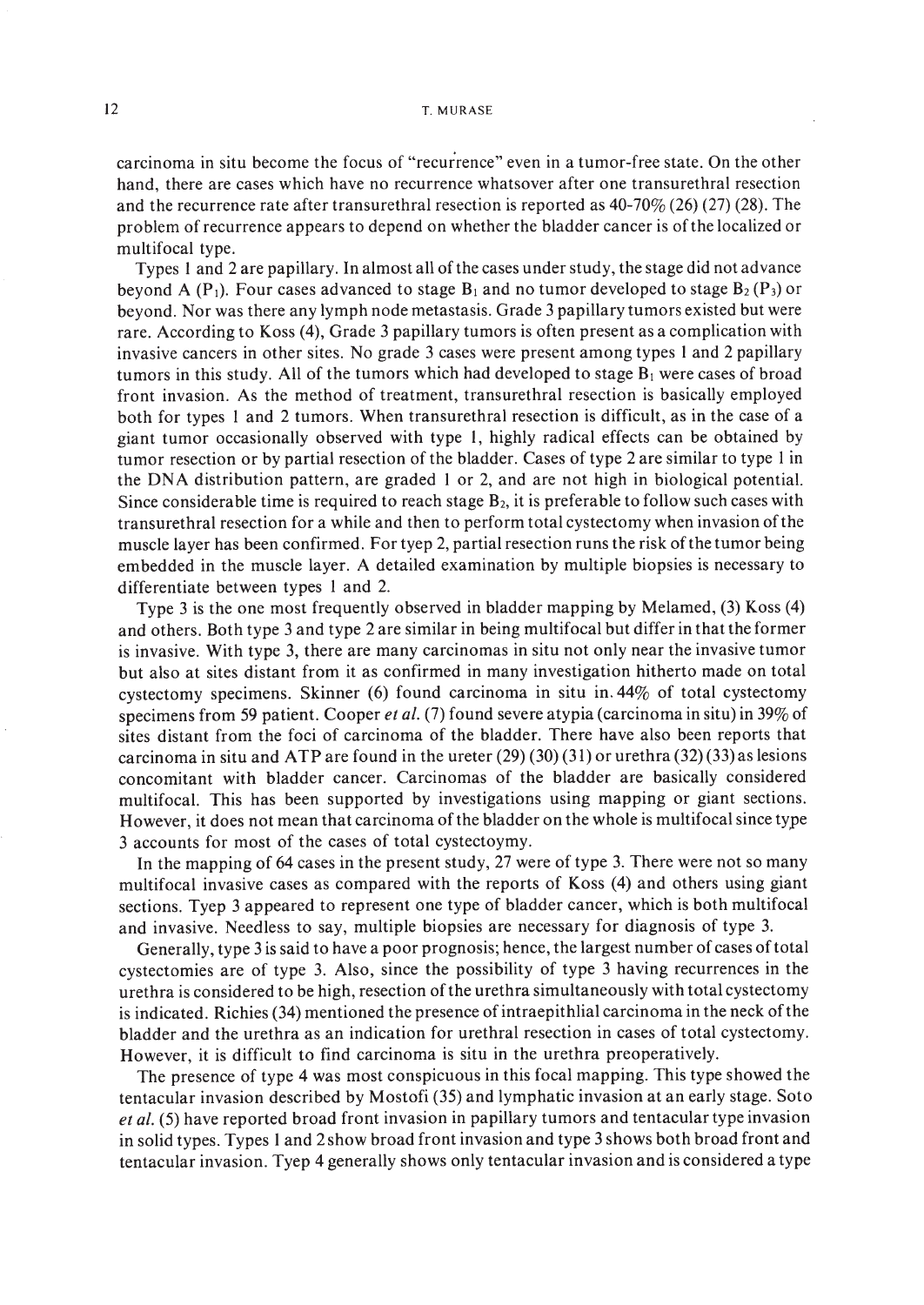of cancer which is concentrated at one point and becomes invasive at an early stage. There have been few reports on type 4. Soto (5) has reported a case, although rare, in which the tumors are localized without carcinoma in situ or ATP and in which tentacular invasion is observed. Mitani (36) has classified morphologically an irregular-type tumor in which death occurs within two years. Such a tumor considerd to be equivalent to type 4. Most of the type 4 tumors are grade 3 or undifferentiated carcinoma.

Various investigators (37) (38) (39) have stated that the bladder epithelial cells of normal human subjects and mice are polypoid, consisting of tetraploid and octaploid cells as well as diploid cells.

In this study DNA values of the normal bladder were diploid. The DNA histograms revealed the same dispersion for tyeps I and 2 tumor histograms. Type 3 showed more dispersion, which agrees with reports of various authors (40) (41) (42) that the mode of a histogram of nuclear DNA values becomes fiat and that the incidence of polypoid cells becomes higher with an increase in the grade of cancer. With type 4 the histogram is flatter than that of type 3 and there is a higher degree of atypia in the cancer cells. This type is different from type 3, likewise an invasive type, in the rate of invasion of the muscle and lymphatic vessels. Treatment requires immediate radical extirpation evenat an early stage. Treatment by partial cystectomy is also possible because the focus is localized. Resnick *et al.* (43) and Novick *et al.* (44) have reported that the survival rate after partial cystectomy is high in the case of unifocal tumros.

#### AKNOWLEDGEMENT

The author wishes to thank Prof. Hideo Mitsuya for his advice and review of the manuscript.

#### REFERENCES

- I) Melicow MM: Histological study of vesical urothelium intervening between gross neoplasms in total cystectomy. *J. Urol*, 68, 261-278, 1952.
- 2) Melicow MM, Hollowell JW: Intraurothelial cancer: Carcinom in situ, Bowen's disease ofthe urinary system: Discussion of thirty cases. *J. Urol.*, 68, 763-772, 1952.
- 3) Melamed, M. R., Grabstald, H. and Whitmore, W. F. Jr.: Carcinoma in situ of bladder: clinico-pathologic study of case with a suggested approach to detection J. *Ural.,* 96,466-471, 1966.
- 4) Koss, L. G., Tiamson, E. M. and Robbins, M. A.: Mapping cancerous and precancerous bladder changes: a study of the urothelium in ten surgically removed bladders. J. A. M. A., 227, 281-286, 1974.
- 5) Soto, E. A., Friedell, G. H. and Tiltman, A. J.: Bladder cancer as seen in giant histologic sections. *Cancer, 39,* 447-455, 1977.
- 6) Skinner D. G., Richie, J. P., Cooper, P. H. *et 01.* The clinical significance of carcinoma in situ ofthe bladder and its association with overt carcinoma. J. *Urol.*, 112, 68-71, 1974.
- 7) Cooper, P. H., Waisman, J. Fohnston, W. H. and el *01.:* Severe atypia oftransitional epithelium and carcinoma of the urinary bladder. *Cancer,* 31, 1055-1060, 1973.
- 8) Mendelsohn, M. L.: The two-wavelength method of microspectro photometry. II. A set of tables to facilitate the calculation. J. Biophys, Biochem. *Cytol.*, 4, 415-424, 1958.
- 9) Jewett, H. J. and Strong, L. G.: Infiltrating carcinoma of the bladder: relation of depth of penetration of bladder was to incidence of local extension and metastases. J. *Ural.,* 55,366-372, 1946.
- 10) VICC: TNM Classification of malignant tumors. Bladder (ICD-o 188) 1978.
- II) Dukes, C. E., and Masina, F.: Classification of epithelial tumors of the bladder. *Br.* J. *Ural,* el *01.,21,273-* 295, 1949.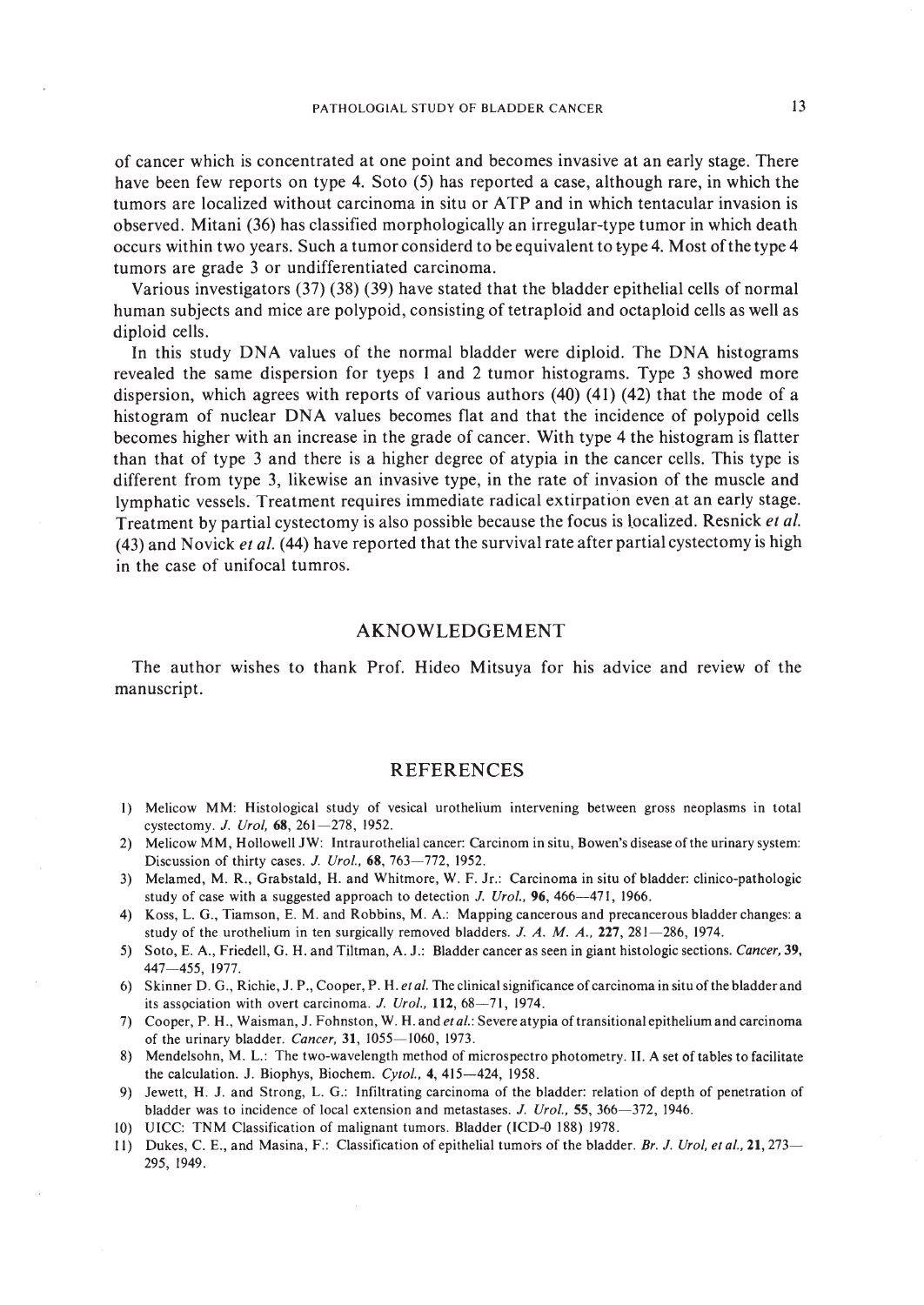- 12) Friedell, G. H., Bell, J. R., Burney, S. W., Soto, E. A.,and Tiltman, A. J.: Histopathologyand classification of urinary bladder carcinoma. 53-70, 1976.
- 13) Mostofi, F. K.: Pathological aspects and spread of carcinoma of the bladeer. *JAMA* 206, 1764-1769, 1968.
- 14) Dretler, S. P., Ragsdale, B. D., and Leadbetter, W. F.: The value of pelvic Iyumphadenectomy in the surgical treatment of bladder cancer. *J. Ural..* 109,414-417, 1973.
- 15) Matsumoto, K., Fujita, J., Kakizoe, T., *et al.:* Survival rates ofcases after radical operation for bladder cancer with lymph node involvement, XVIII Congres Societe International *D. urologie.* Paris, 1979.
- 16) Eisenberg, R. B., Roth, R., B., and Schweinsberg, M. J.: Bladder tumors and associated proliferative mucosal lesions. *J. Ural..* 84, 544-550, 1960.
- 17) Simon, W., Cordonnier, J. J. and Snordgrass, W. T.: The pathogenesis of bladder carcinoma. *J. Ural..* 88, 797-802, 1962.
- 18) Schade, R. O. K. and Swinney, J.: pre-cancerous changes in bladder epithelium. *Lancel..* 2,943-946, 1968.
- 19) Melamed, M. R., Voutsa, N. G. and Grabstald, J.: Natual history and clinical behaviourofin situ carcinoma of the human urinary bladder. *Cancer.* 17, 1535-1545, 1964.
- 20) Farrow, G. M., *el al.:* Clinical observations on 69 cases ofin situ carcinoma of the urinary blader. *Cancer Res.* 37, 2794-2798, 1977.
- 21) Koss, L. G., Melamed, M. R. and Kelly, R. W.: Further cytologic and histologic studies of bladder lesions in workers exposed to paraaminodiphenyl: progress report. *J. NaIl. Cancer Insl.,* 43, 233-241, 1969.
- 22) Yates-Ball, A, J.: Carcinoma in situ of the bladder. *Brit.* j. *surg..* 58, 359-364, 1971
- 23) Althausen, A. F., Prout, G. R., Jr., and Daly. J. J.: Non-invasive papillary carcinoma ofthe bladder associated with carcinom in situ *J. Urol.*, **116**, 575-580, 1976.
- 24) W. H. 0.: International histological classification of tumors-histological typing of urinary bladder tumors. F. K. Mostofi ed. Geneva, W. H. O. 1973.
- 25) Pugh, R. C. B.: The pathology of cancer of the baldder. *Cancer.* 32, 1267-1274, 1973.
- 26) Barnes, R. W., Dick, A. L., Hadley, H. L., and Johnston, O. L.: Survival following transurethral resection of bladder carcinoma. *Cancer Res.* 37, 2895-2897, 1977.
- 27) Greene, L. E, Hanash, K. A., and Farrow, G. M.: Benign papilloma or papillary carcinoma of the bladder. J. *Ural.,* **110,205-207,** 1973.
- 28) Pyrah, L. N., Raper, F. P.,and Thomas, G. M.: Report ofa follow-up of papillary tumors ofthe bladder. *Br.* J. *Ural.,* 36, 14-25, 1964.
- 29) Culp, O. S., Utz, D. C. and Harrison, E. G. Jr.: Experiences with ureteral carcinoma in situ detected during operation for vesical neoplasm. *J. Urol.*, 97, 679-782, 1967.
- 30) Wallace, D.: Cancer of the bladder. Am. J. Roentogenol. *Radium Ther. Nucl. Med.•* 102,581-586,1968.
- 31) Schade, R. O. K., Tubingen, Fiac, D. F., Serck-Hanssen, A. and *et al.* J., Frcs, *Durh.* :Morhological changes in the ureter in cases of bladder carcinoma. Cancer, 27, 1267-1272, 1971.
- 32) Gowing, N. F.: Urethral carcinom associated with cancer of the bladder. *Brit. J. Ural,* 32,428-439, 1960.
- 33) Gordonnier, J. J. and Spjut, H. J.: Urethral occurrence of bladder carcinoma following cystectomy. *J. Urol..* 87, 398-403, 1962
- 34) Riches, E.: Choice of teratment in carcinoma of the bladder. *J. Ural.,* 84,472-480, 1960.
- 35) Mostofi, F. K.: Pathological aspects and spread of carcinoma of the bladder. J. A. M. A. 206, 1764-1769, 1968.
- 36) Mitani, G.: A histopahological evaluation of malignancy of bladder tumors from stromal proliferation with reference to prognosis. *Jap.* J. *Clin. Oneal.,* 19,69-78, 1979.
- 37) Walker, B. E:: Polypolidy and differentiation in the transitional epithelium of mouse urinary bladder. *Chromosoma.* 9, 105, 1957.
- 38) Leuchtenberger, C., Leuchtenberger, R. and Davis, A. M.: A microspectrophotometric study of the desoxyribose uncleic acid (DNA) content in cells of normal and malignant human tissues. *Amer. J. Path.. 30,* 65-85, 1954.
- 39) Levi, P. E., Cowen, D. M. and Cooper, E. H.: Induction of cell proliferation in the mouse bladder by 4- Ethylsulphonyl-Naphthalene-L-Sulphonamide. *Cell. Tiss. kjnetics.* 2249, 1969.
- 40) Fossa, S. D., Feulgan-DNA-values in transitional cell carcinoma of the human urinary bladder. *Beitr. Path. Bd..* 155,44-55, 1975.
- 41) Lederer, B., Mikruz, G., Gutter, W. et al.: Zystophotometrische Untersuchungen von Tumoren des Ubergangsepithels der Harnblase. Vergleich zystophotometrischer Untersuchungsergebnisse mit dem histologischen Granding. *Beitr. Path. Bd.*, 1472, 379-389, 1972.
- 42) Fossa, S. D., Kalhus, O. and Scott-Kundsen, O.: The clinical and histophthological significance of Feulgen DNA values in transitional cell carcinoma of the human urinary bladeder Eur. *J. Cancer*, 13, 1155-1162, 1977.